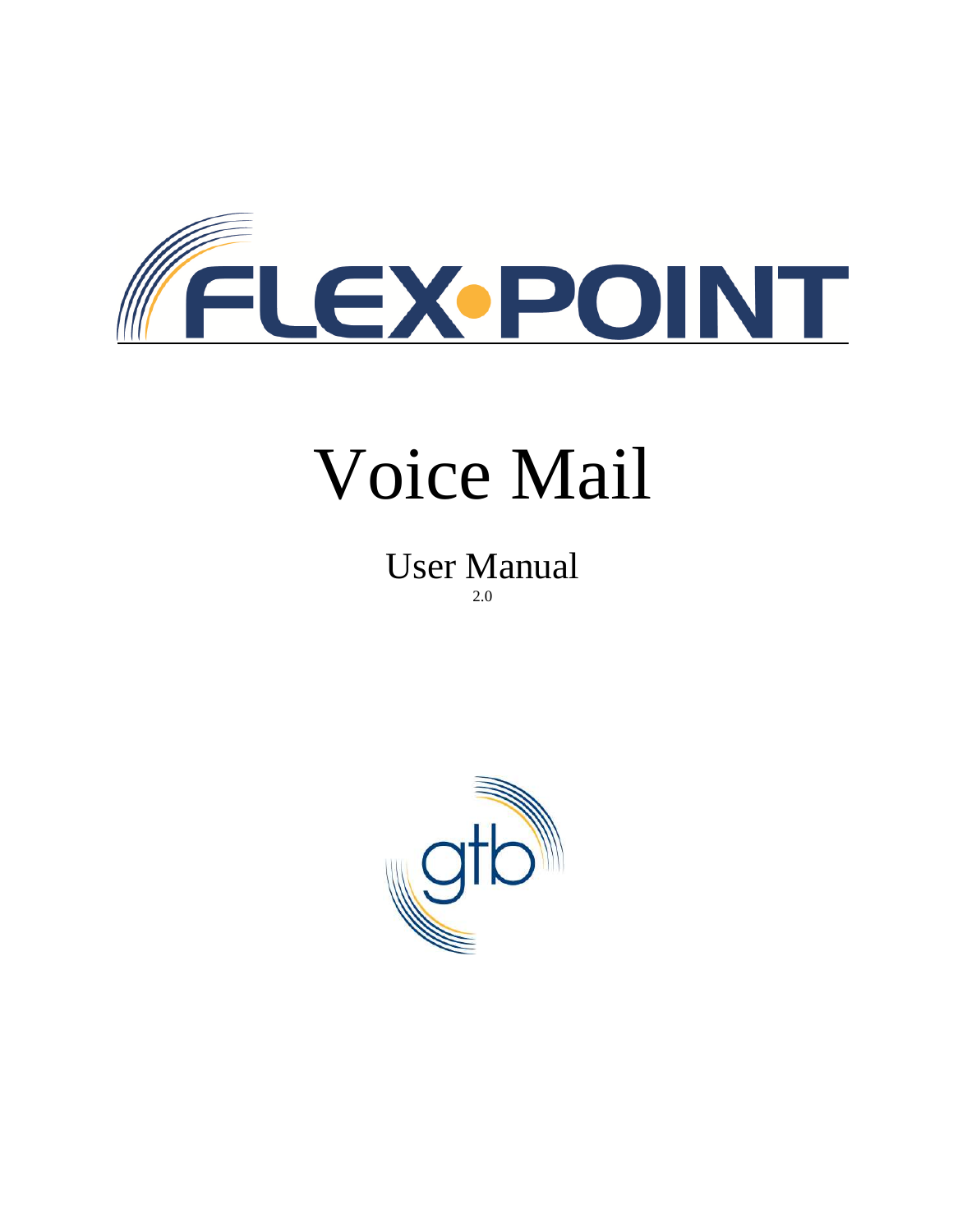## **Table of Contents**

## **VoiceMail**

## **Online Access to Voicemail**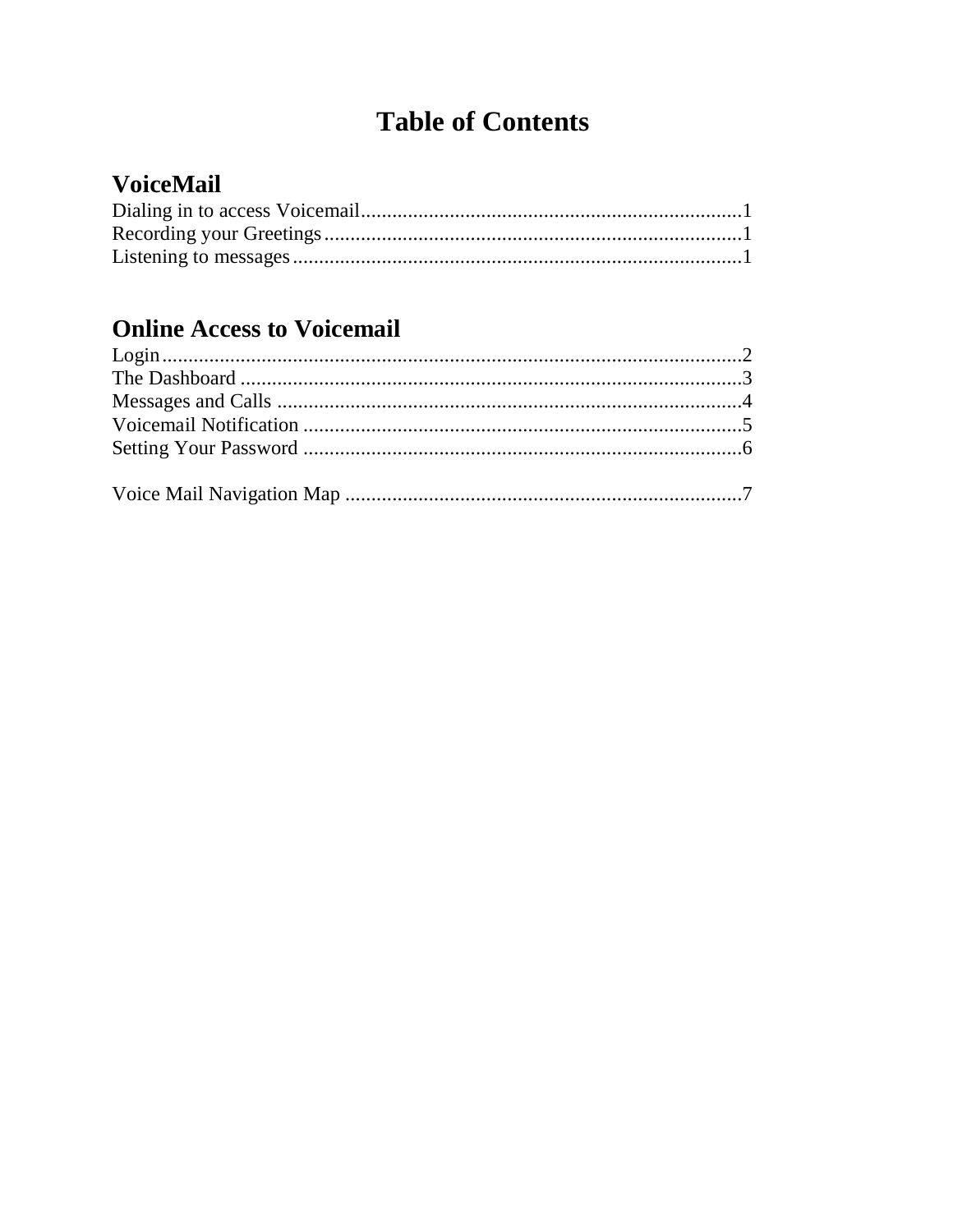### **Voicemail**

The voicemail features can be accessed through one of the following:

- 1. Dialing the user interface by phone
- 2. Logging in to your CommPortal online features

#### **Dialing into your mailbox.**

To reach your mailbox by phone, dial one of the access numbers. You will be required to key in your DID phone number followed by the # sign and the user pin number followed by the # sign. Once in the mailbox follow the prompt instructions or use the **Mailbox Navigation Map** attached at the end of the manual. **410-701-1600**

#### **Recording your Greetings. (3 – 1 - 1)**

Once you have dialed into the voicemail system and have access to the main menu. Option 3 will allow you to access your greetings. You have several greetings available to you.

- 1) Personal Greeting
- 2) After Hours Greeting
- 3) Extended Absence Greeting (Vacation)

Under the GREETINGS Menu option 1 is the Person Greeting, and pressing 1 again will allow you to being recording. So you can always use 3 1 1 from the main menu to get you into recording your personal greeting.

Option 2 from the greetings menu will allow you to record the Extended absence or Vacation greeting, while option 8 will allow you to record an after hours greeting.

Once you pressing 1 to begin any recording, to complete the recording you press # to stop. The system will replay the recording for you. You MUST press 1 to save the greeting.

#### **Listening to messages.**

Once you access the system it will automatically begin playing new messages for you, if you have no new message, Menu option1 will allow you to listen to messages.

Once you have listened to a message, your options are:

 1 Repeat 2 Save 3 Delete Message 22 Save Marked as New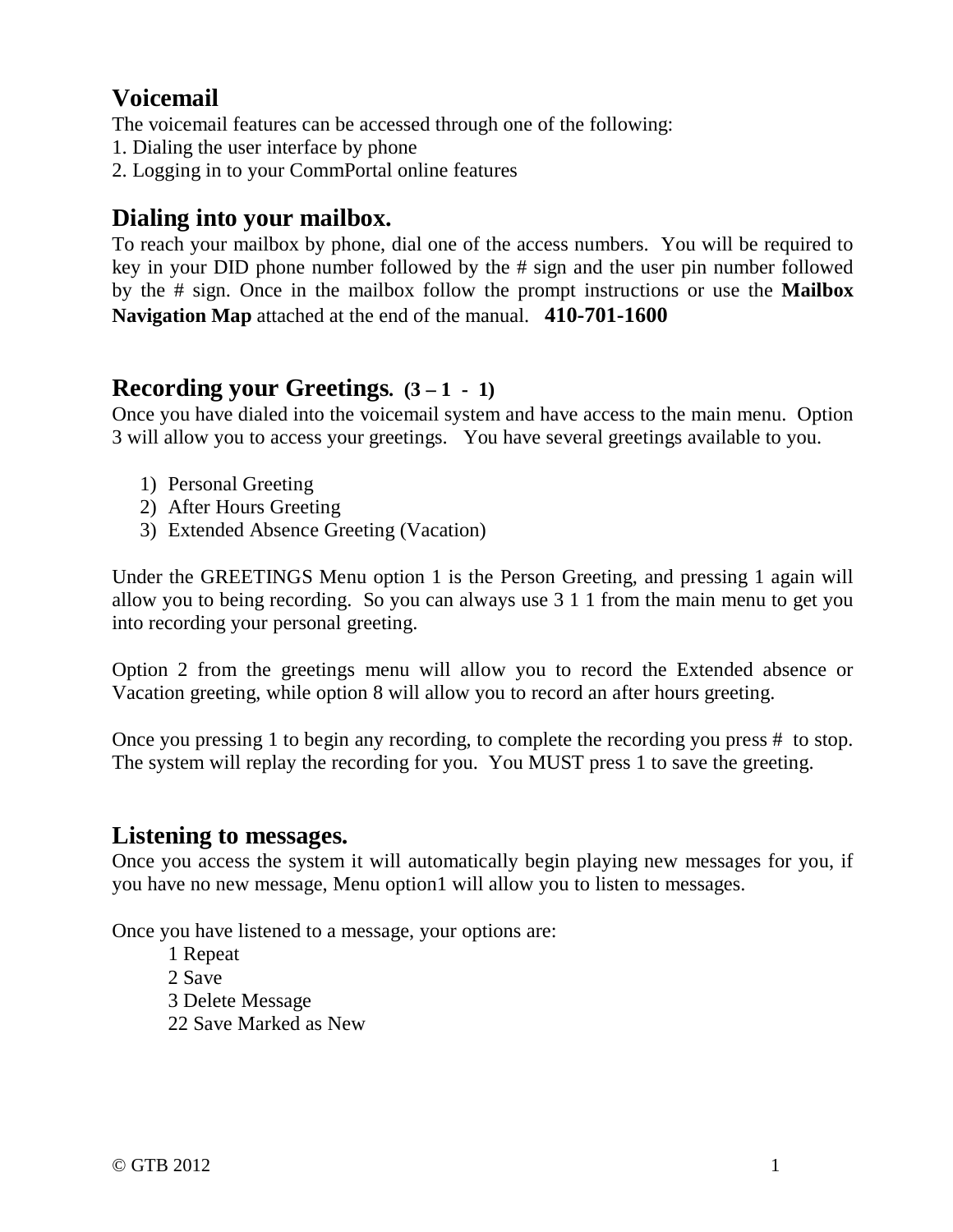## **CommPortal**

CommPortal is a web site and application dedicated to your settings. You log in to the site by clicking the arrow on your computer or by going to http://point.gtb.net.

| <b>Phone Settings</b>                                                    |  |
|--------------------------------------------------------------------------|--|
| Please log in below.                                                     |  |
| Number:<br>Password:<br>$\Box$ Remember me on this computer<br>Login     |  |
| If you have forgotten your password, please contact<br>customer support. |  |

#### **Login via the Web**

Using your DID Number and Commportal Password

#### **Using CommPortal**

You may use your CommPortal to access your voice mailbox to change settings or listen to messages. You can forward your voicemail to emails, change your password and other settings.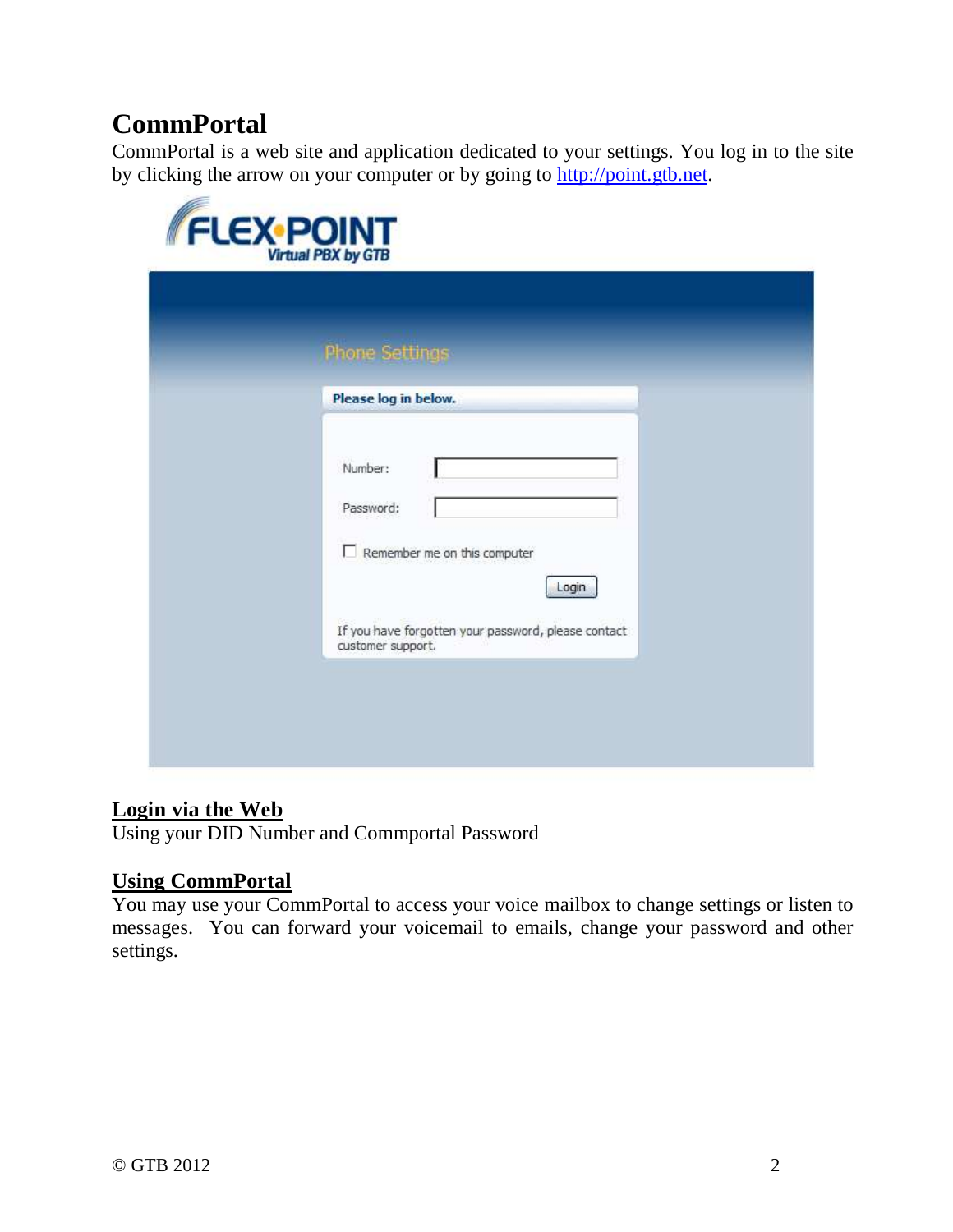#### **The Dashboard**

The Dashboard gives you a quick look at your status. Like a dashboard on your vehicle you can see immediately what's going on with your environment.

| Dashboard            | Messages & Calls    | Contacts                               | Call Manager<br>Settings                                                 |
|----------------------|---------------------|----------------------------------------|--------------------------------------------------------------------------|
| You have no messages |                     | <b>Contacts</b><br>Search for          | You have no contacts. Go to<br>the Contacts tab to start<br>adding them. |
| <b>Missed Call</b>   | <b>Time of call</b> |                                        |                                                                          |
|                      |                     | <b>Settings</b><br>Forward Immediately | <b>Inactive</b>                                                          |

The dashboard is divided into four sections. The top Menu area, the left side showing caller ID of missed calls and the status of your voicemails. The upper right shows the contacts that you have imported into your phone (Up to 1000), and the lower right section shows the status of inbound calls and where they may be routed.

A quick view of this page show the user has 3 previously listened to Voicemails, 3 contacts, no missed calls.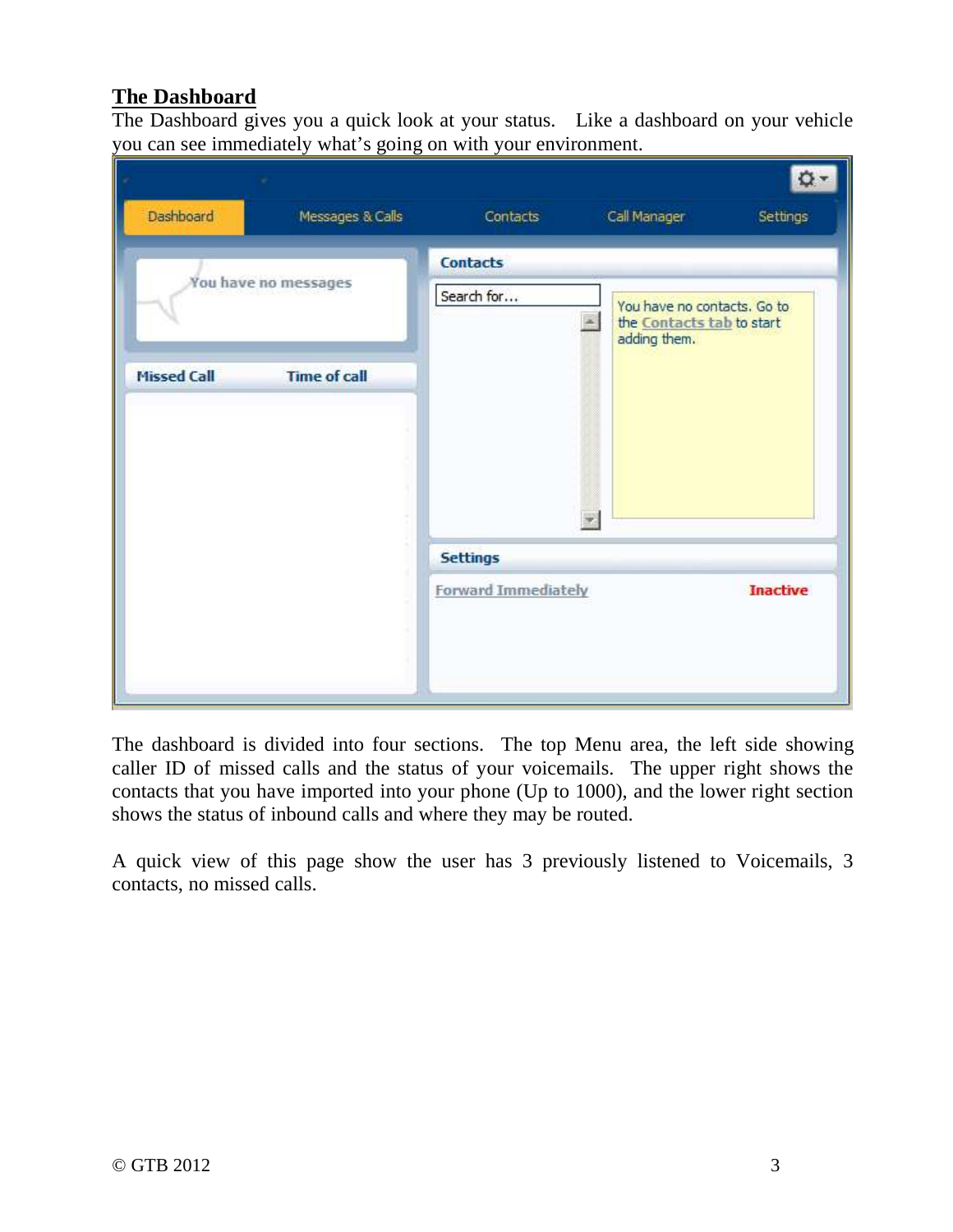#### **Messages and Calls**

This menu options has 5 sub-tabs underneath. The messages tab shows the voicemail messages available in your inbox.

To listen to your messages online, your computer must have speakers attached. Simply click on the play button next to the Caller ID name or Number of the person who has left the message and the message will be heard. If the Caller ID shows only the name, you may move your mouse over the name and the incoming phone number will be displayed. To add this number to your contact list, click on the phone number and you will be giving a link to add this to your contacts. On the right side of the message you will see the word Delete and a drop down arrow displayed which allows you to remove the message.

| Dashboard        |            | Messages & Calls |          | Contacts: | Call Manager               | ≎<br>Settings                           |
|------------------|------------|------------------|----------|-----------|----------------------------|-----------------------------------------|
| Messages (O New) | Missed     | Dialed           | Received | Deleted   |                            |                                         |
| Unknown<br>D     |            |                  |          |           | Thu 1/12, 1:35 pm, 53 secs | Delete $\blacktriangledown$ $\triangle$ |
|                  |            |                  |          |           |                            |                                         |
|                  |            |                  |          |           |                            |                                         |
|                  |            |                  |          |           |                            |                                         |
|                  |            |                  |          |           |                            |                                         |
|                  |            |                  |          |           |                            |                                         |
|                  |            |                  |          |           |                            |                                         |
| New Voicemail    | Delete All |                  |          |           |                            |                                         |

In addition, clicking on the arrow attached will be provided the following options: 1. **Reply to a system user** (your computer must be equipped with a microphone to record your response).

- **2. Mark as heard.**
- 3. **Forward as email**. The message will be forwarded as a wave file to any email address.

4. **Forward as voicemail**. The voicemail message will be forwarded to another user's voice mailbox on the system.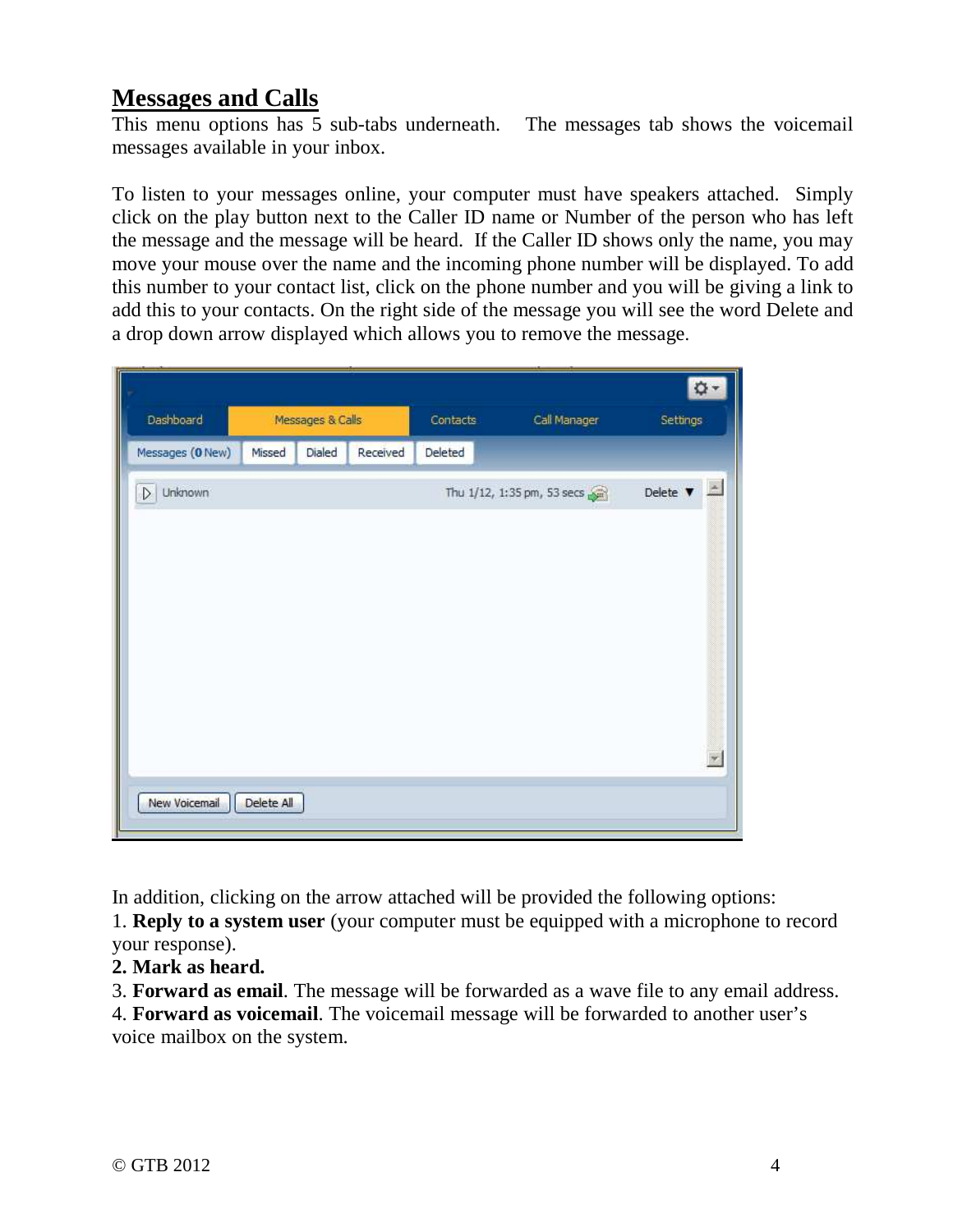The removed messages will be moved to the deleted tab and stored for 14 days. To **restore a message** simply click on the restore option. In addition you can see the following:

- 1. **Missed Calls** List of calls where the caller did not leave a message.
- 2. **Dialed** List of calls you originated from your phone.
- 3. **Received** List of calls you answered

On the top of the screen you will see a question mark. By pressing the mark, you can obtain **additional help** at any time.

#### **Voicemail Notification**

| Dashboard<br><b>Preferences</b><br>Security                                       | Messages & Calls<br>Messaging                              | <b>Contacts</b> | Call Manager | Settings |
|-----------------------------------------------------------------------------------|------------------------------------------------------------|-----------------|--------------|----------|
|                                                                                   | Settings   Mailbox   MWI   Outdial   Override   Greetings  |                 |              |          |
| <b>Voicemail Auto-Forwarding</b>                                                  |                                                            |                 |              |          |
|                                                                                   | Auto-forward all voicemail messages as emails to:          |                 |              |          |
|                                                                                   |                                                            |                 |              |          |
|                                                                                   |                                                            |                 |              |          |
|                                                                                   | Leave a copy of forwarded voicemail messages in the        |                 |              |          |
|                                                                                   |                                                            |                 |              |          |
|                                                                                   |                                                            |                 |              |          |
|                                                                                   | This is the name that is displayed in the "From" header on |                 |              |          |
|                                                                                   |                                                            |                 |              |          |
|                                                                                   |                                                            |                 |              |          |
| inbox.<br><b>Display Name</b><br>forwarded messages.<br>First Name:<br>Last Name: |                                                            |                 |              |          |

You can have the message delivered to your email address. To activate this feature log in to CommPortal, Go to Settings/Messaging. Click the Auto forward all voicemail messages as email. Input your email address at the next box. If you want to leave a copy of the forwarded message in your mailbox, check the next option, otherwise the message will be deleted.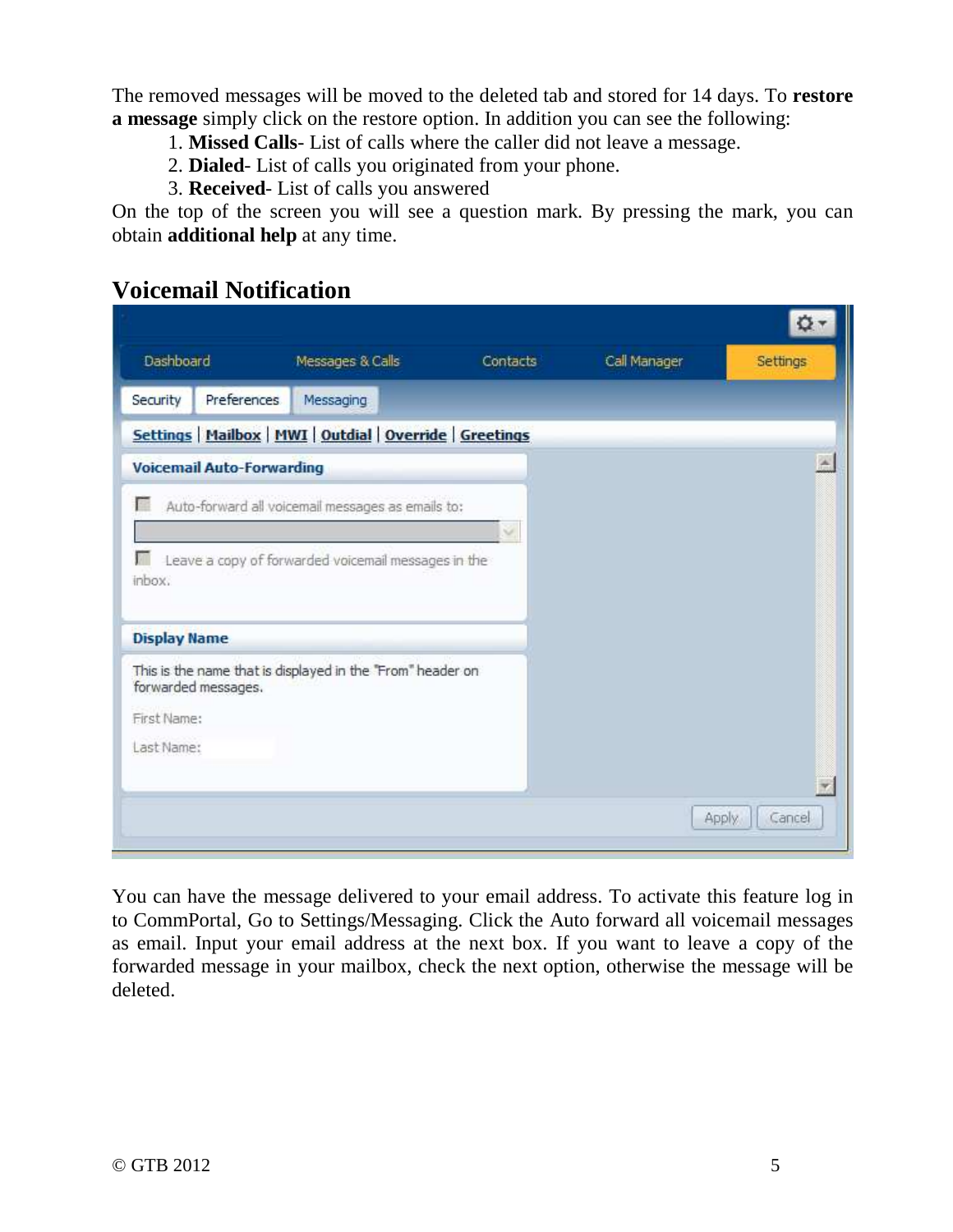#### **Setting Your Password and Pin**

#### **Commportal Password**

Log in to Commportal and go to the Settings tab. Under the Account tab in the Security section, you can choose to *CHANGE* your "Account Password".

Your new password must be at least 8 characters and must contain at least 1 number and 1 character such as  $\sim !@#\$% \hat{\alpha}*( )_+ \}$ .

#### **Voicemail Pin**

The pin must be between 4-20 numbers. You can not use numbers in a series like 1234, nor can you use a repetitive number like 2222.

|                         | Dashboard | Messages & Calls |            | Contacts                | Call Manager | Apps: | Groups, | Settings |
|-------------------------|-----------|------------------|------------|-------------------------|--------------|-------|---------|----------|
| Account                 | Calls     | Messages         |            | Notifications           |              |       |         |          |
| <b>Personal Details</b> |           |                  |            |                         |              |       |         |          |
| Name                    |           |                  |            | Kathy Jones             |              |       |         |          |
| Department              |           |                  | None       |                         |              |       |         |          |
| Admin                   |           |                  | Root admin |                         |              |       |         |          |
| <b>Security</b>         |           |                  |            |                         |              |       |         |          |
| Account Password        |           |                  | change     |                         |              |       |         |          |
| Call Services PIN       |           |                  | change     |                         |              |       |         |          |
| Voicemail PIN           |           |                  | change     |                         |              |       |         |          |
| <b>Devices</b>          |           |                  |            |                         |              |       |         |          |
| Desk Phone              |           |                  |            | (410) 316 1973 set keys |              |       |         |          |